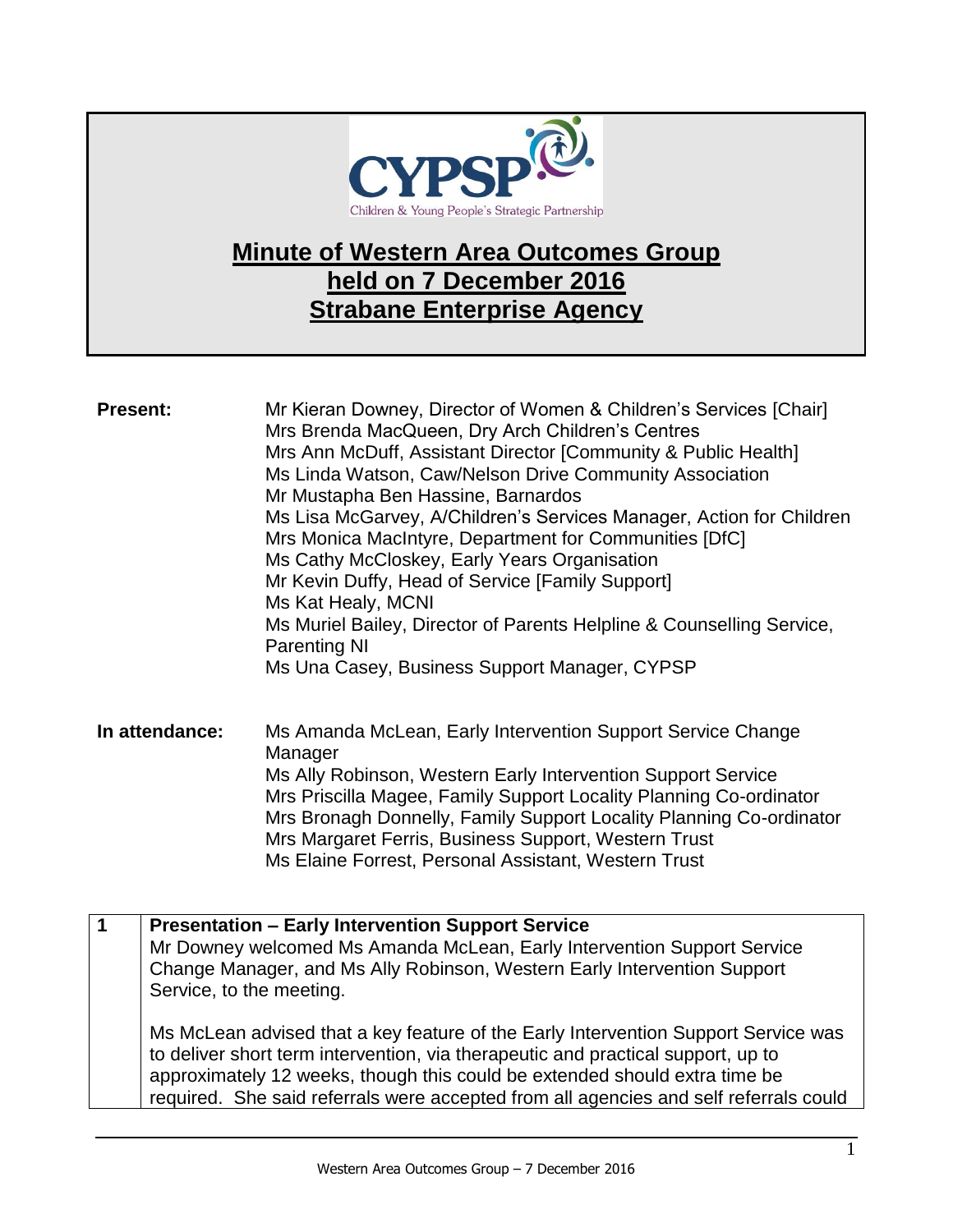|                         | also be made. Ms McLean said 93 referrals from agencies had been received during<br>the period January – September 2016. She said the main reason for the referrals<br>was for EDB support for primary school children with 48% of referrals in the<br>5 - 10 age range. Ms McLean stated that progress with families was based on the<br>"Family Star" where progress was monitored in the following ten areas - physical<br>health, wellbeing, meeting emotional needs, keeping children safe, social networks,<br>education and learning, boundaries and behavior, family routine, home and money,<br>progress to work. She said in relation to closed cases, the length of time between<br>referral to first contact had been 1 – 10 working days. Ms McLean reported that user<br>satisfaction surveys were completed by 40 parents/carers and they had rated the<br>service as excellent or very good and 22 children/young people had rated the service<br>as excellent or good. Mr Robinson detailed a case study of a family who had<br>requested help from the service and advised on the intervention and outcomes in this<br>case. |
|-------------------------|------------------------------------------------------------------------------------------------------------------------------------------------------------------------------------------------------------------------------------------------------------------------------------------------------------------------------------------------------------------------------------------------------------------------------------------------------------------------------------------------------------------------------------------------------------------------------------------------------------------------------------------------------------------------------------------------------------------------------------------------------------------------------------------------------------------------------------------------------------------------------------------------------------------------------------------------------------------------------------------------------------------------------------------------------------------------------------------------------------------------------------------------|
|                         | Mr Hassine said EISS was a good resource for Strabane and was complementary to<br>his own service. Members noted the outcomes of EISS and said they hoped it would<br>be rolled out to other areas. Ms McLean advised that QUB's evaluation was to be<br>completed in 2017 and that discussions were taking place with the Programme Board<br>to secure additional funding.                                                                                                                                                                                                                                                                                                                                                                                                                                                                                                                                                                                                                                                                                                                                                                    |
|                         | Mr Downey thanked Ms McLean and Ms Robinson for their presentation and they<br>withdrew from the meeting.                                                                                                                                                                                                                                                                                                                                                                                                                                                                                                                                                                                                                                                                                                                                                                                                                                                                                                                                                                                                                                      |
| $\overline{2}$          | <b>Apologies</b><br>Ms Orla Conway, Omagh Women's Aid<br>Mr Paul Sweeney, Extern<br>Ms Marie McGale, MENCAP<br>Chief Inspector Ivor Morton, PSNI<br>Ms Cathy Mullan, PHA<br>Ms Colleen Heaney, Youth Justice Agency<br>Ms Helen Dunn, Regional Hub Co-ordinator<br>Ms Helen Harley, Children & Young People's Officer, Derry City & Strabane District<br>Council<br>Mr Downey welcomed Ms Lisa McGarvey, Action for Children, to the meeting who<br>was covering for Mrs Bernie Tierney.                                                                                                                                                                                                                                                                                                                                                                                                                                                                                                                                                                                                                                                       |
|                         | A group photograph of members was taken to update the website.                                                                                                                                                                                                                                                                                                                                                                                                                                                                                                                                                                                                                                                                                                                                                                                                                                                                                                                                                                                                                                                                                 |
| $\overline{\mathbf{3}}$ | Notes of Previous Meeting held on 26 October 2016<br>Minutes of the previous meeting held on 26 October 2016 were agreed as an<br>accurate record of the discussion.                                                                                                                                                                                                                                                                                                                                                                                                                                                                                                                                                                                                                                                                                                                                                                                                                                                                                                                                                                           |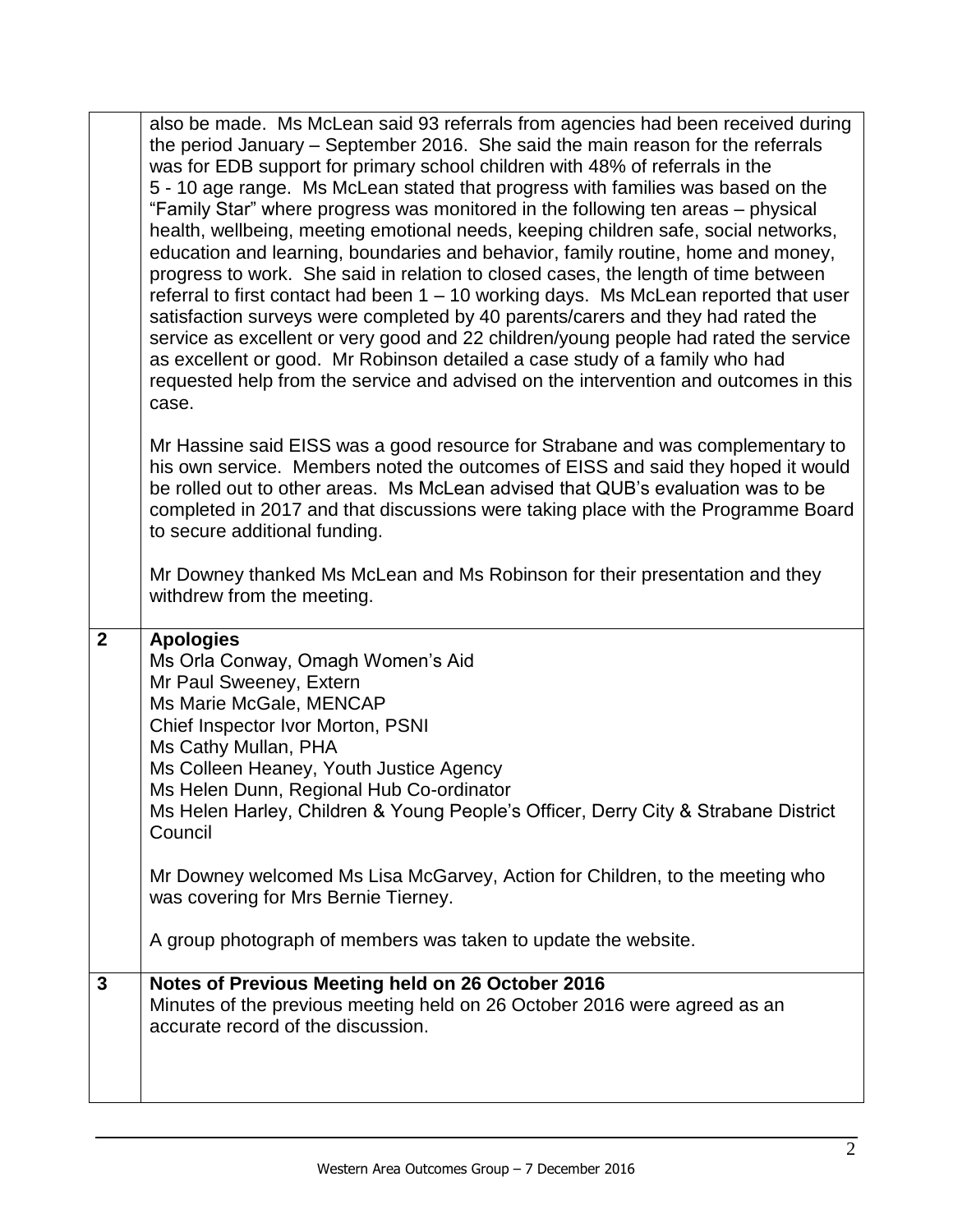| $\overline{\mathbf{4}}$ | <b>Matters Arising</b>                                                                                                                                                                                                                                                                                                                                                                                                                                                                                                                                                                                                     |
|-------------------------|----------------------------------------------------------------------------------------------------------------------------------------------------------------------------------------------------------------------------------------------------------------------------------------------------------------------------------------------------------------------------------------------------------------------------------------------------------------------------------------------------------------------------------------------------------------------------------------------------------------------------|
|                         | <b>European Youth Capital Bid 2019</b><br>Mr Downey informed members that Serbia had won the bid for European Youth<br>Capital 2019. He said staff involved in the Derry City & Strabane District Council bid<br>were keen to take forward some of the projects in their proposed bid and he agreed<br>to keep members informed of developments.                                                                                                                                                                                                                                                                           |
|                         | <b>Youth Participation</b><br>Mr Downey advised that Mrs Donnelly and Mrs Magee had increased their hours to<br>full time with the Trust which included an additional brief for youth participation.<br>He said this staffing resource would allow for work to be progressed in this area.                                                                                                                                                                                                                                                                                                                                 |
| 5                       | <b>Update from Locality Planning Groups</b><br>Mrs Magee reported that there were no longer any food banks operating in the<br>Omagh area and that in the Fermanagh area St Vincent de Paul were no longer<br>running the stamps for fuel scheme. She stated that the Fermanagh and Omagh<br>Locality Planning Groups felt that the Council's Community Plan did not adequately<br>reflect the concept of early intervention. Mr Downey said he had attended a meeting<br>regarding the Community Plan and said there still was an opportunity to make a<br>response to the plan as it was currently out for consultation. |
|                         | Mrs Magee said the Foetal Alcohol Syndrome Disorder Day on 9 September 2016<br>had been very successful and Facebook and Twitter had been widely used to<br>promote this. She reported that meetings had been held for Locality Planning<br>Groups, NEET's Forum and the Parenting Reference Group.                                                                                                                                                                                                                                                                                                                        |
|                         | Mrs Donnelly reported that there was a particular gap in Derry for services for<br>5 – 11 year olds i.e., youth mentoring and one-to-one support for this age group.<br>She reported that there were also complex issues around poverty in the Derry area.<br>She informed members that she had met with Mr Sweeney and Ms Harley regarding<br>youth participation and that an additional meeting was planned for January 2017 to<br>include Ms Healy. Mrs Donnelly undertook to contact youth providers in relation to<br>the forthcoming stakeholder events.                                                             |
|                         | Ms McCloskey withdrew from the meeting.                                                                                                                                                                                                                                                                                                                                                                                                                                                                                                                                                                                    |
| 6                       | <b>Early Intervention Updates</b>                                                                                                                                                                                                                                                                                                                                                                                                                                                                                                                                                                                          |
|                         | <b>Pioneer Communities</b><br>Mrs McDuff reported on visits to the Trust by Mr George Hosking and the mapping<br>exercises currently being undertaken. She said Trust staff had also met with<br>Professor Antonio Bifulco, Professor of Lifespan Psychology, Middlesex University,<br>regarding CLEAR [Computerised Life Events Assessment Record], which had been<br>designed to assess life events and long term problems over a 12 month period. She<br>said it was exciting to try this tool created by staff at Middlesex University and that the                                                                    |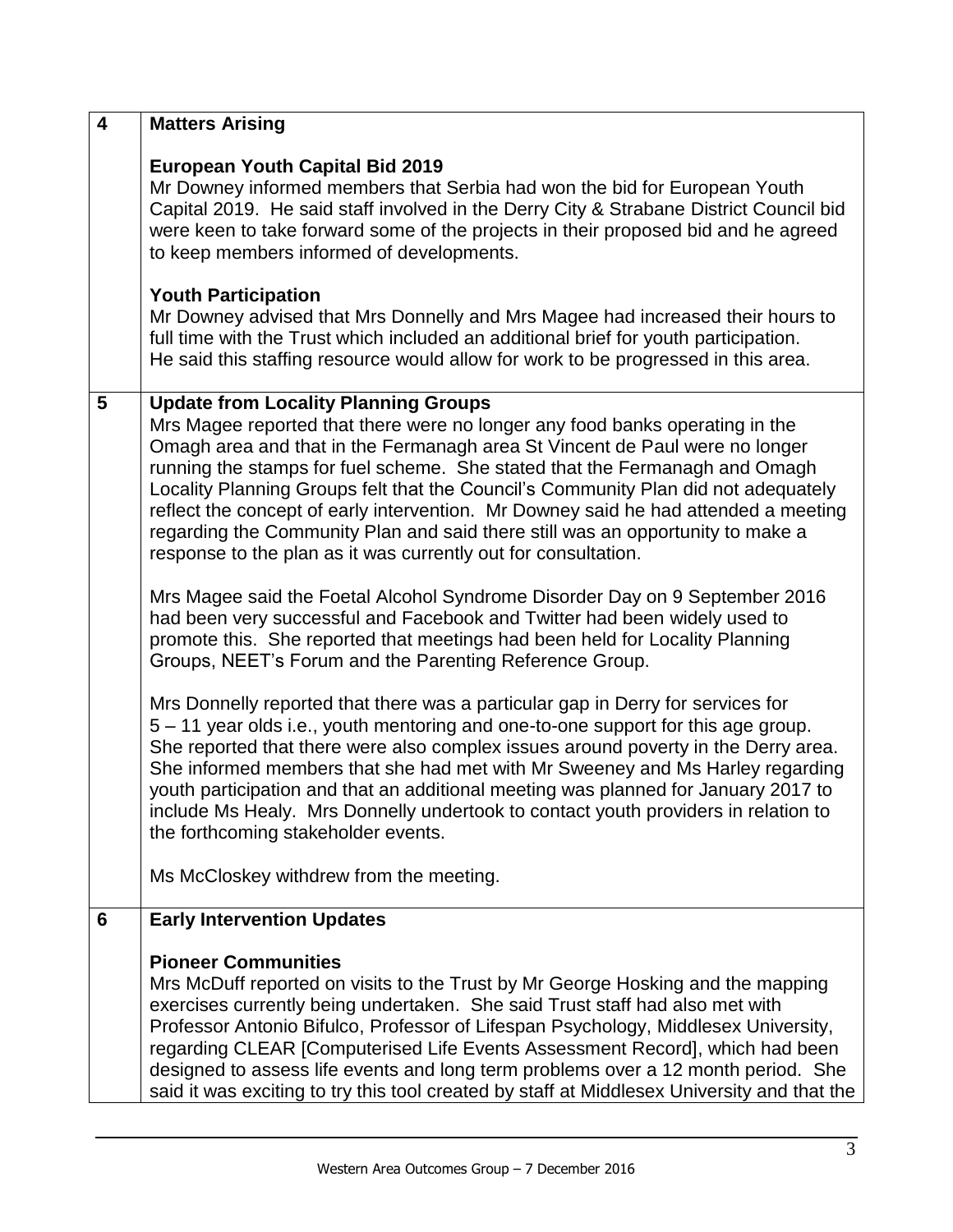|                | Trust were currently engaging with Midwifery and Nursing colleagues, but said she<br>was hoping to engage with more professionals and community and voluntary<br>representatives to look at the gap analysis for the pilot site. Mrs McDuff said the<br>Trust were also looking at other assessment tools as Mr Hosking had international<br>expertise and contacts to ensure the right tools for the Western Trust were being<br>utilised. Mrs McDuff said the Trust were also looking at another programme used by<br>Professor Cerezo, University of Valencia, Spain, to learn from her expertise.<br>Mrs McDuff said there was a need for a marketing and communications strategy as<br>Pioneer Communities was gaining momentum in the community. Mrs Donnelly<br>stated that she was happy to assist with a simple presentation or leaflet to help<br>manage expectations. Mrs McDuff undertook to link with Mrs Donnelly. She said<br>she would consider organising open briefing sessions and welcomed any<br>suggestions or assistance from Outcomes Group members. Mr Downey said the<br>progression of a Pioneer Community would take lots of commitment and effort.<br>Mrs McDuff agreed to keep members apprised of developments.<br><b>EITP Overview Report, September 2016</b><br>Members noted receipt of an EITP overview report for September 2016. |
|----------------|-----------------------------------------------------------------------------------------------------------------------------------------------------------------------------------------------------------------------------------------------------------------------------------------------------------------------------------------------------------------------------------------------------------------------------------------------------------------------------------------------------------------------------------------------------------------------------------------------------------------------------------------------------------------------------------------------------------------------------------------------------------------------------------------------------------------------------------------------------------------------------------------------------------------------------------------------------------------------------------------------------------------------------------------------------------------------------------------------------------------------------------------------------------------------------------------------------------------------------------------------------------------------------------------------------------------------------------------------------------------------|
| $\overline{7}$ | <b>Action Plan Workshop</b><br>Western Outcomes Group Children & Young People's Plan for 2017/20<br>Mr Downey thanked Ms Casey, Mrs Donnelly and Mrs Magee for preparing the one<br>page Western Outcomes Group Children & Young People's Plan for 2017/20<br>following work undertaken at the last meeting on 26 October 2016. The plan detailed<br>the three obsessions, priorities, and how this work would be taken forward.<br>Ms Casey said the approved plan would be designed with enhanced infographics.<br>Mrs MacQueen said it would be important to get the indicators right. Mr Downey<br>asked members to share and consult on the plan within their own organisations and<br>that he would list the plan for final sign off at the next meeting in preparation for the<br>stakeholder meetings. Mr Downey thanked everyone for their input to the action<br>plan.                                                                                                                                                                                                                                                                                                                                                                                                                                                                                      |
|                | <b>Stakeholder Events</b><br>Following discussion, it was agreed that five stakeholder events, based on the three<br>obsessions, would be organised in March 2017. These events would provide<br>opportunities for engagement on the plan to allow people to take ownership of it.<br>Mrs Donnelly and Mrs Magee undertook to engage with young people through their<br>networks in all the localities and to invite young people to the stakeholder events.<br>Mr Downey agreed that a budget would be made available to fund the stakeholder<br>events. Mrs MacQueen suggested involving Community Planners. Mrs Magee said<br>it would be useful to engage with universities to get experts for the projects.                                                                                                                                                                                                                                                                                                                                                                                                                                                                                                                                                                                                                                                      |
|                | Mr Downey agreed to follow up on a representative from Omagh Council for the<br>Western Area Outcomes Group.                                                                                                                                                                                                                                                                                                                                                                                                                                                                                                                                                                                                                                                                                                                                                                                                                                                                                                                                                                                                                                                                                                                                                                                                                                                          |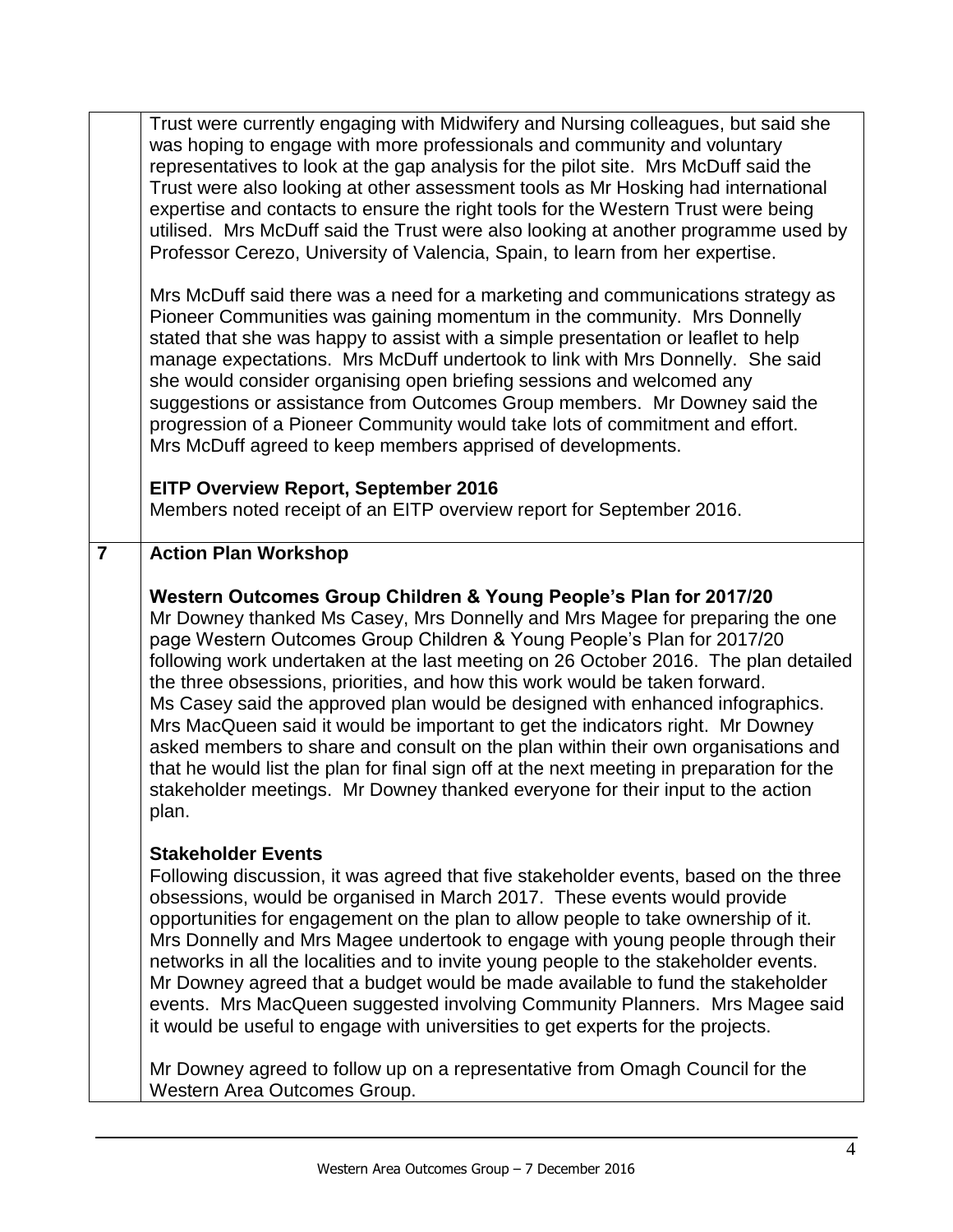|    | Mrs McDuff withdrew from the meeting.                                                                                                                                                                                                                                                                                                                                                                                                                                                                                                                                                                                                                                                                                                                                                                                                                                                                                                                                            |
|----|----------------------------------------------------------------------------------------------------------------------------------------------------------------------------------------------------------------------------------------------------------------------------------------------------------------------------------------------------------------------------------------------------------------------------------------------------------------------------------------------------------------------------------------------------------------------------------------------------------------------------------------------------------------------------------------------------------------------------------------------------------------------------------------------------------------------------------------------------------------------------------------------------------------------------------------------------------------------------------|
|    | <b>Emotional Health and Wellbeing Strategy</b>                                                                                                                                                                                                                                                                                                                                                                                                                                                                                                                                                                                                                                                                                                                                                                                                                                                                                                                                   |
|    | To be listed for the next meeting.                                                                                                                                                                                                                                                                                                                                                                                                                                                                                                                                                                                                                                                                                                                                                                                                                                                                                                                                               |
|    |                                                                                                                                                                                                                                                                                                                                                                                                                                                                                                                                                                                                                                                                                                                                                                                                                                                                                                                                                                                  |
| 8  | <b>Funding 2016/17</b>                                                                                                                                                                                                                                                                                                                                                                                                                                                                                                                                                                                                                                                                                                                                                                                                                                                                                                                                                           |
|    | Mr Downey advised of remaining Outcomes Group funding of approximately £60,000<br>for 2016/17. Following discussion, it was agreed that £20,000 would be set aside for<br>each of the three obsessions, although this would be flexible depending on the<br>nature of the applications received. An application form and information would be<br>emailed to members today for organisations who held a contract with the Trust,<br>Health and Social Care Board or Public Health Agency, to submit an application for<br>non recurrent funding up to £5,000 based on one of the three obsessions, with<br>funding to be utilised by 31 March 2017. An adjudication panel of Mrs Ferris,<br>Mr Duffy and Mrs MacIntyre was agreed and panel members undertook to meet in<br>early January. Application forms for funding to be returned to Mrs Ferris.<br>Mrs Ferris stated that any organisation who received funding would be asked to<br>complete a project evaluation report. |
|    | Ms Casey withdrew from the meeting.                                                                                                                                                                                                                                                                                                                                                                                                                                                                                                                                                                                                                                                                                                                                                                                                                                                                                                                                              |
| 9  | Drug and Alcohol Support Interventions, Projects and Activities in the Western<br>Area<br>Mr Downey shared information Mrs Magee had collated on drug and alcohol support<br>inventions, projects and activities delivered within communities in the Western Trust<br>area which could be accessed directly by families from within their communities.<br>Members agreed that the localised information was very helpful and captured small<br>projects and detailed good practice.<br>Mrs Donnelly agreed to forward Mr Downey a "Guide to Local Alcohol and Drug<br>Services in the Western Trust Area" produced by the Western Drug and Alcohol<br>Co-ordination Team, for circulating to members.                                                                                                                                                                                                                                                                            |
| 10 | <b>Safeguarding</b><br>Mr Downey advised of a forthcoming conference "Safeguarding in a Global Context"<br>being organised by the Trust on 21 & 22 February 2017 with a team of experts from<br>England to raise awareness of issues around child and adult abuse within minority<br>ethnic communities and to share knowledge that would support practice. Mr Downey<br>advised that the conference programme would be circulated to members and places<br>would be extended to members or a representative from their organisation.                                                                                                                                                                                                                                                                                                                                                                                                                                            |
| 11 | <b>CYPSP Think Family Sub Group/Hidden Harm</b><br>Discussion deferred to next meeting.                                                                                                                                                                                                                                                                                                                                                                                                                                                                                                                                                                                                                                                                                                                                                                                                                                                                                          |